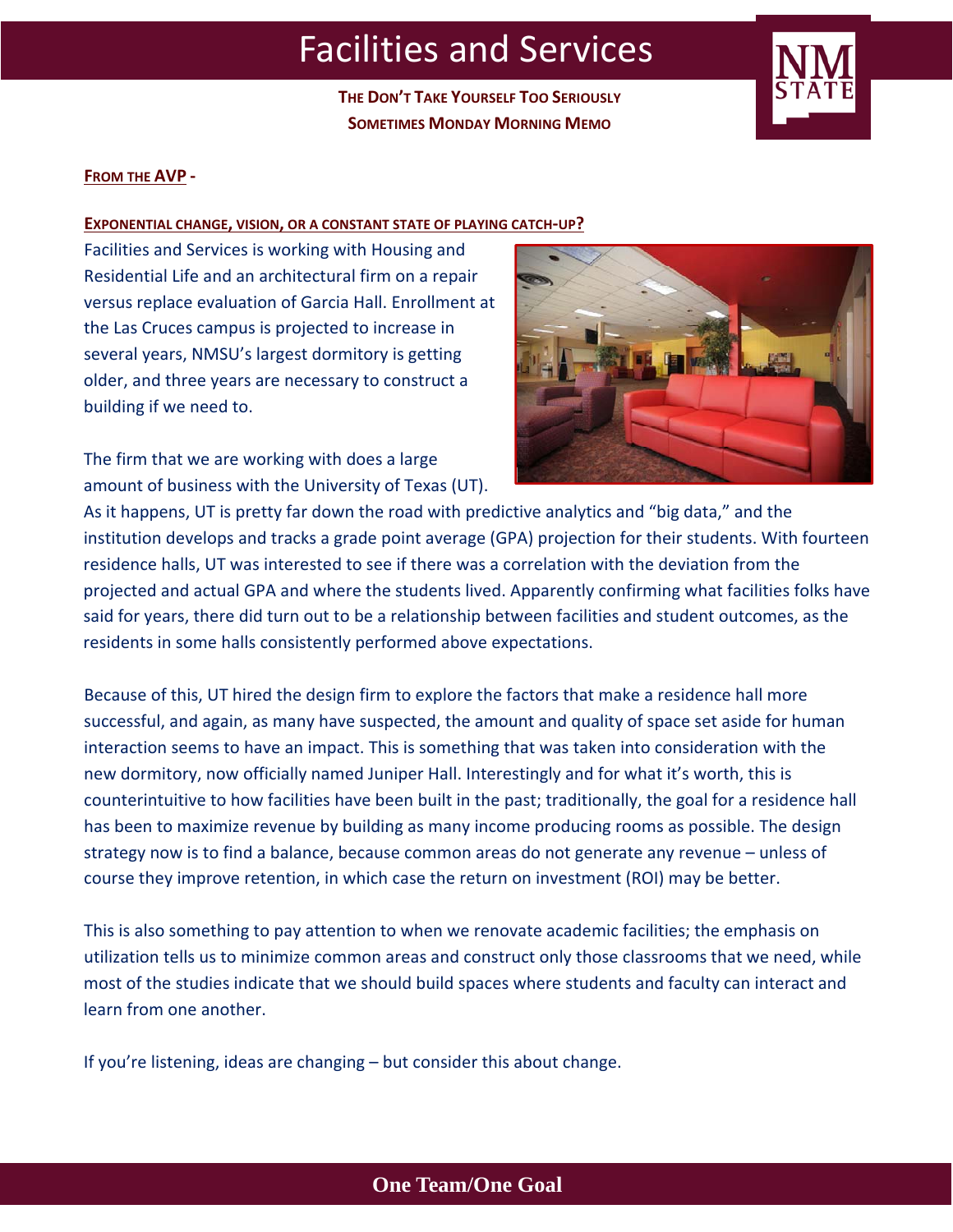If a lily pad on a pond doubles in size every day, and will cover the pond in thirty days, on what day was one‐half the pond covered? Once you think about it, if the lily pad doubles in size daily, the pond was halfway covered on day twenty-nine and one quarter of the way blocked on the twenty-eighth day.



The expanding lily pad is used to illustrate the concept of exponential growth, as is the "wheat on the chessboard." If you place one grain of wheat on the first square of a chessboard, two on the second, and then continue doubling the number of grains for each square, you won't finish and more than likely will not get past the eighth square.

Our minds have trouble getting around exponential growth, which presents challenges when we contemplate change happening at an exponential rate.

What does this mean? Well, there are many new trends and ideas in higher education. Recently, we attended a conference where the University of Texas at Dallas folks presented advanced ideas for managing work orders in AiM on remote devices. When we look around and try to imitate what others are doing, we should remember that they started doing whatever it is several years ago.

When we borrow a good idea, by the time we move to our implementation, we will be out of date and those we emulated will be doing something even more advanced. The exponential rate of change forces us to not only keep up with but to get ahead of current developments. It also takes vision to predict what we will need for the future instead of just borrowing ideas from everyone else, because if we just do what everyone else is doing today, we will be in a perpetual state of playing catch‐up.



## **IT'S NOT PERSONAL**

I attended a session at a recent conference where the presenter told us about *THE FOUR AGREEMENTS*, written by Don Miguel Ruiz, a pseudonym for Toltec spiritualist author Miguel Ángel Ruiz Macías. In his book, Ruiz reveals the source of self‐ limiting beliefs that can steal our happiness and engender needless suffering. *THE FOUR AGREEMENTS* provides for a powerful code of conduct, and this one is particularly apropos: "**DON'T TAKE ANYTHING PERSONALLY.**"

Why is this relevant to facilities or higher education? As we teach in the *APPA*

*SUPERVISOR'S TOOLKIT*, we are in the business of educating students. Our institutional mission is instruction, research, and extension, and the administrative services side‐of‐the‐house activities should support that mission as efficiently as we can.

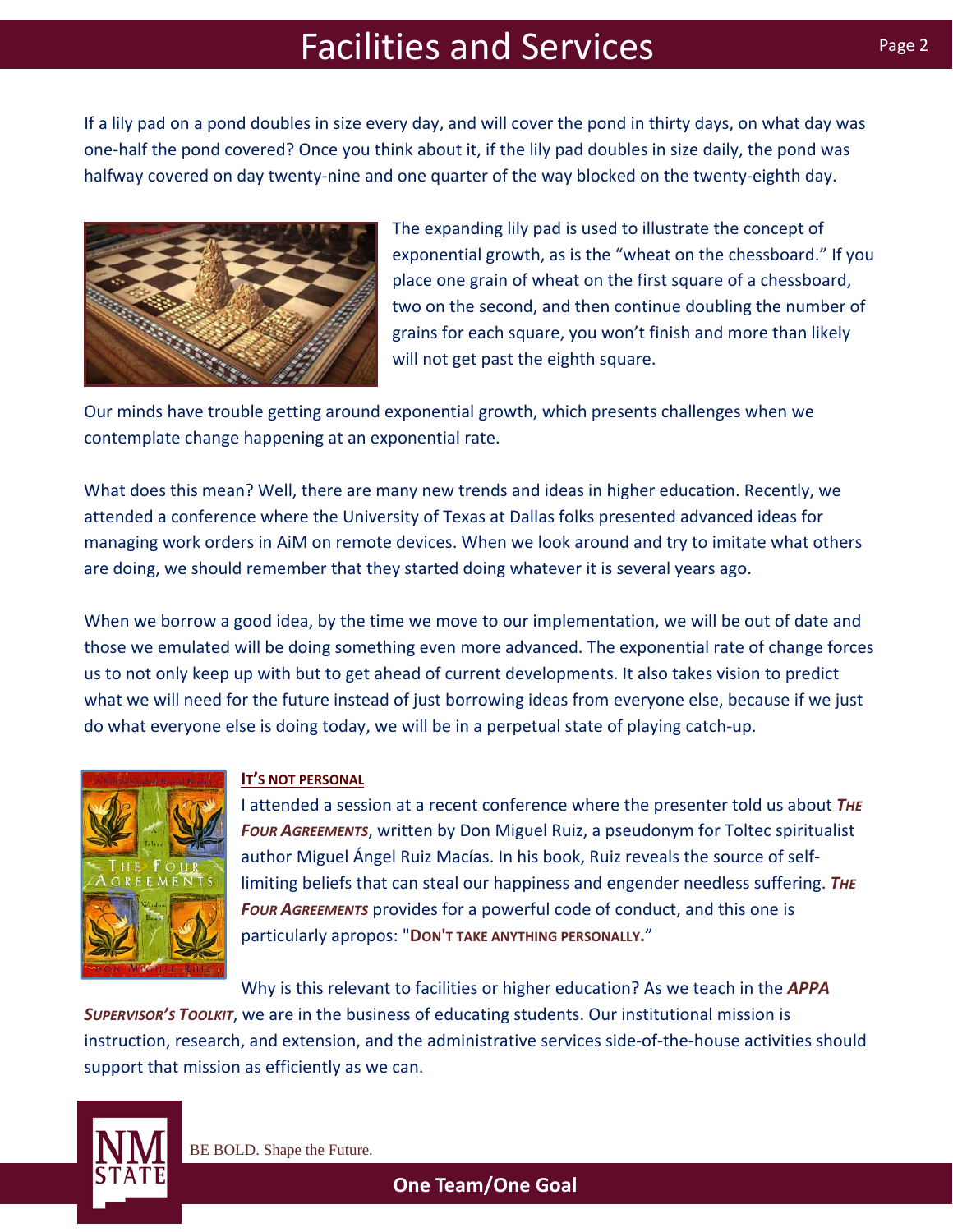We are public servants. To continuously improve, we have to be able to accept appraisal. If we're in the public service business and want to become better, we have to be open to and even invite evaluation. This means listening to and reserving the right to act on all or any part of constructive criticism. With that said, it is never about you and you should never take anything personally.

If we have three staff working on a project and someone comments about the number of people it takes to change a light bulb, take the observation to heart whether it's made in jest or seriously.

Such an assessment is either true, partly true, or false. If the remarks are true or partially true, thank the person making the appraisal and then go to work on improving; if the statements are false, go on about your business without comment. Either way, while the truth may sting sometimes, it is not about you and its far better to do what you can to improve.

I am proud that FS is dedicated to continuous improvement, let's keep that going. There is nothing to be gained by being overly sensitive, we can leave that for the others.



Speaking of comments, how many people does it take to change a bicycle tire? **RICARDO REL** captured this photo of **GUADALUPE GARCIA**, **ANTONIO PALOMARES**, and **ALBERTO HERRERA** when he was walking across campus, and when I opened his email my first thought was that he was giving me a hard time about *"HOW MANY PEOPLE DOES IT TAKE TO CHANGE A TIRE?"* He sent it as a compliment, of course, and please know that what you do matters, particularly when make NMSU better for our students.



The picture of the staff changing the bicycle tire reminded me of **ROSA FLEENOR** receiving her award at the College of Aces for helping a distraught student.

Going above and beyond to make NMSU a better place is what it's all about.

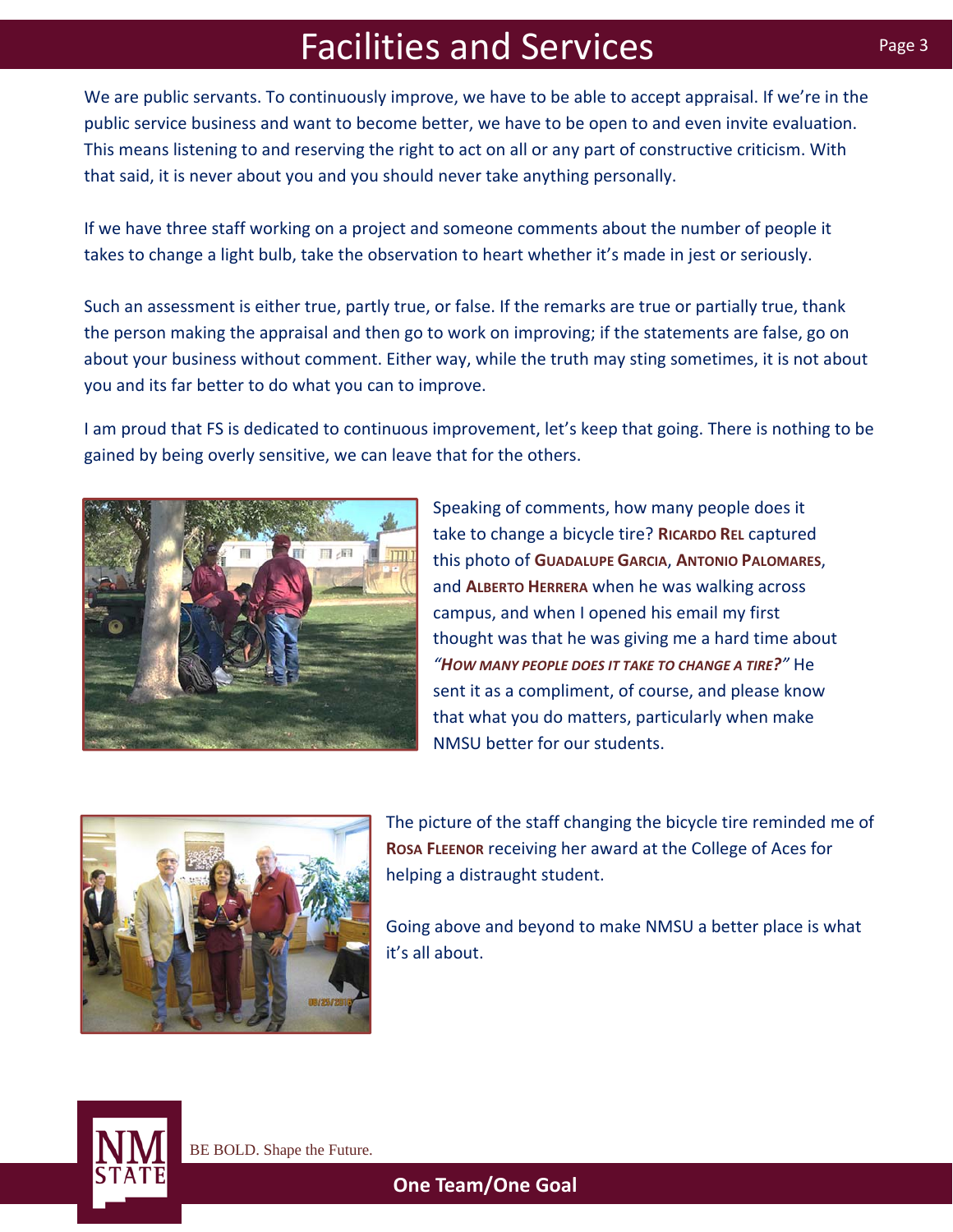### **WELCOME TO**

**ALBERT GONZALES**, Facilities Technician, and **SETH WRIGHT**, Student Assistant, in Access Control; **SALVADOR R. SAIZ** and **ANDREW VARGAS**, Plant Operators with the Central Utility Plant; and Custodial Workers **AMANDA M. APODACA**, **MARTHA ESCANUELA**, **LYDIA M. GALLOWAY**, **CARMEN GRANADOS**, and **FLORA M. REYES**.

**ROBERT T. YOUNG** and **ROBERT POE**, Facilities Technicians in Facilities Maintenance; **MARCOS M. MARTINEZ** in Grounds as a Groundskeeper; and in the Mechanical Shop, **JOHN D. BROWN,** a Plumber and **JOEL FORBES**, a Facilities Technician.

**JOSE SAENZ**, Facilities Technician in the Electric Shop and to students **MELISSA JARQUIN** and **MIKAYLA SENA** in Accounting, **ZELONG JIANG** in the Fire Department, **MCKENSI SPEARS** in Environmental Health and Safety Risk Management, **DAVIS MILLER** in the Electric Shop, and **DANIEL RIVERA** in Structural Maintenance.

**WILLIAM MARTINEZ**, EMT Basic, in the Fire Department; **MARTHA URENA**, Custodial Worker, Senior; **CARLA ANAYA**, Administrative Assistant, Senior; **DAVID TALAVERA**, Welder, in Structural Maintenance; and **PAUL PONCE**, Skilled Craft Supervisor in Utilities.

### **NICE ABOUT THAT PROMOTION**

**HECTOR JIMENEZ** and **JOEL QUINTANILLA**, to Custodial Worker, Lead; **ALFREDO ACEVEDO** to Skilled Craft Supervisor in the Electric Shop; **ROBERT HERRERA** moves to Assistant Director, Project Development and Engineering; and **PAUL MARRUFO** to Material Services Technician, Senior in Material Services.

### **BEST WISHES IN YOUR NEW ENDEAVORS**

**MICHAEL ANGEL**, Locksmith in Access Control; **JONI NEWCOMER**, Manager, Environmental Policy in Space Management; and **AARON GANJE**, Alarms Technician, Associate, in the Electric Shop.

### **SEEMS LIKE TEN YEARS AGO**

Senior VP for Business and Finance **JENNIFER TAYLOR** selected me in 2008, and on December 1, I will have worked for New Mexico State University for ten years; that's quite an accomplishment for me, since the longest I previously stayed anywhere was my seven years at the University of North Texas. Some of you may remember the "OFS Scandal" in 2007, and our assignment in 2008 was to implement best practices in Facilities and Services to get the organization back on track. People tend to take Facilities and Services for granted when things go right, but it can be quite the mess when systems go wrong.

I was active in APPA, the association of higher education facilities officers, and we documented the moves we made. Together, we developed an organization capable of winning the **AWARD FOR EXCELLENCE**, the top organizational award based on the criteria for the Baldridge Award. It's been quite the ride, and I appreciate all of you that helped along the way.



BE BOLD. Shape the Future.

**One Team/One Goal**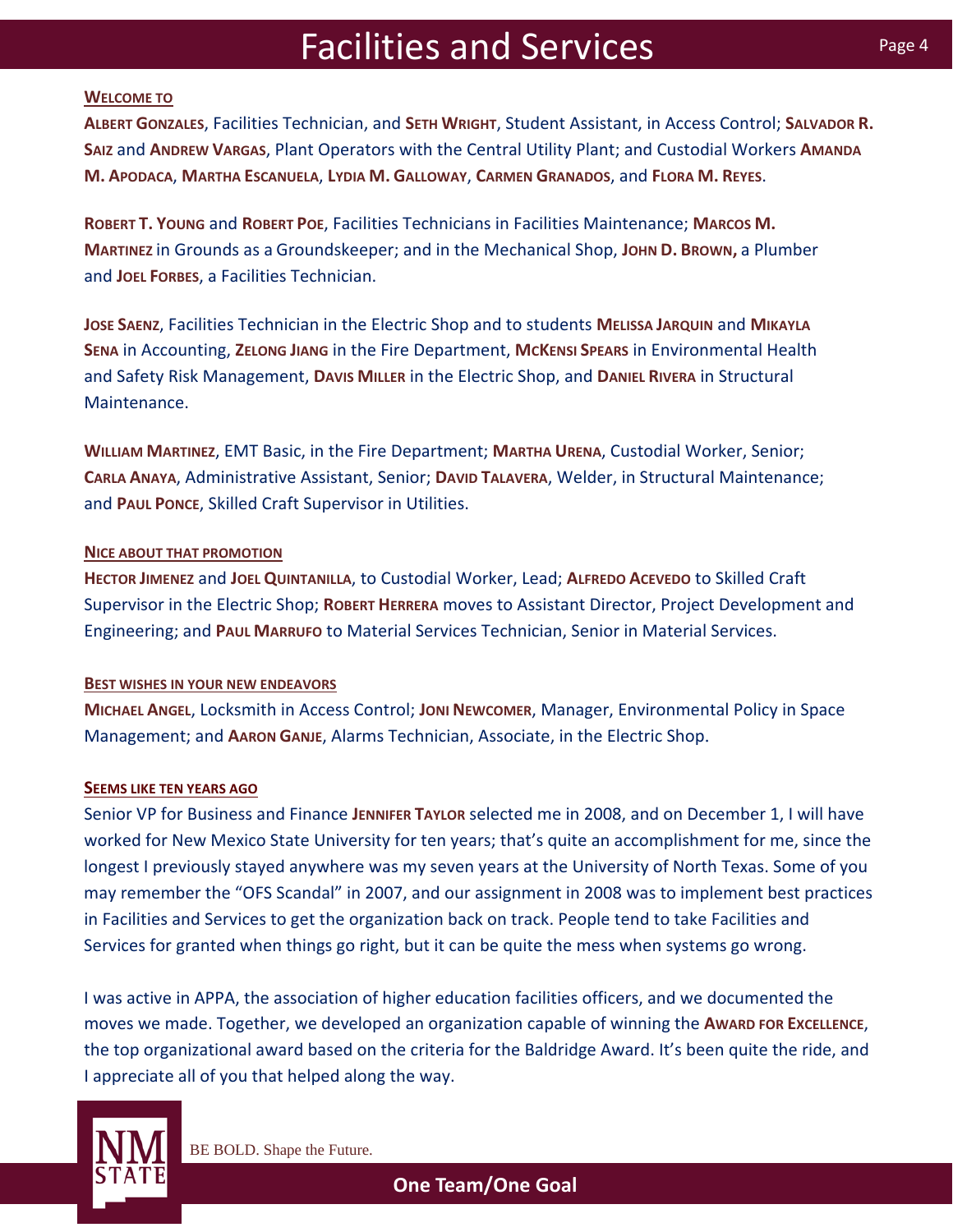

left, Austin Keyser and Carla Anaya examine the wines they're offering during the annual beer and wine festival Novembrew at Aggie Memorial Stadium.

### **WELCOME**

**CARLA ANAYA** started as our administrative assistant and in keeping with a long‐standing tradition, she won't allow me to schedule appointments because I break the calendar. My calendar is set to "public access," but please work with **CARLA** when you need to get on my schedule.

When I found this 2015 picture from the Las Cruces Sun‐News, I couldn't resist using it for the newsletter. With these great skills, it's no wonder we hired her.

### **KEEP STATE GREAT**

Keep State Great was a huge success again in 2018. FS partners with ASNMSU to make many campus improvements in advance of Homecoming!







BE BOLD. Shape the Future.

**One Team/One Goal**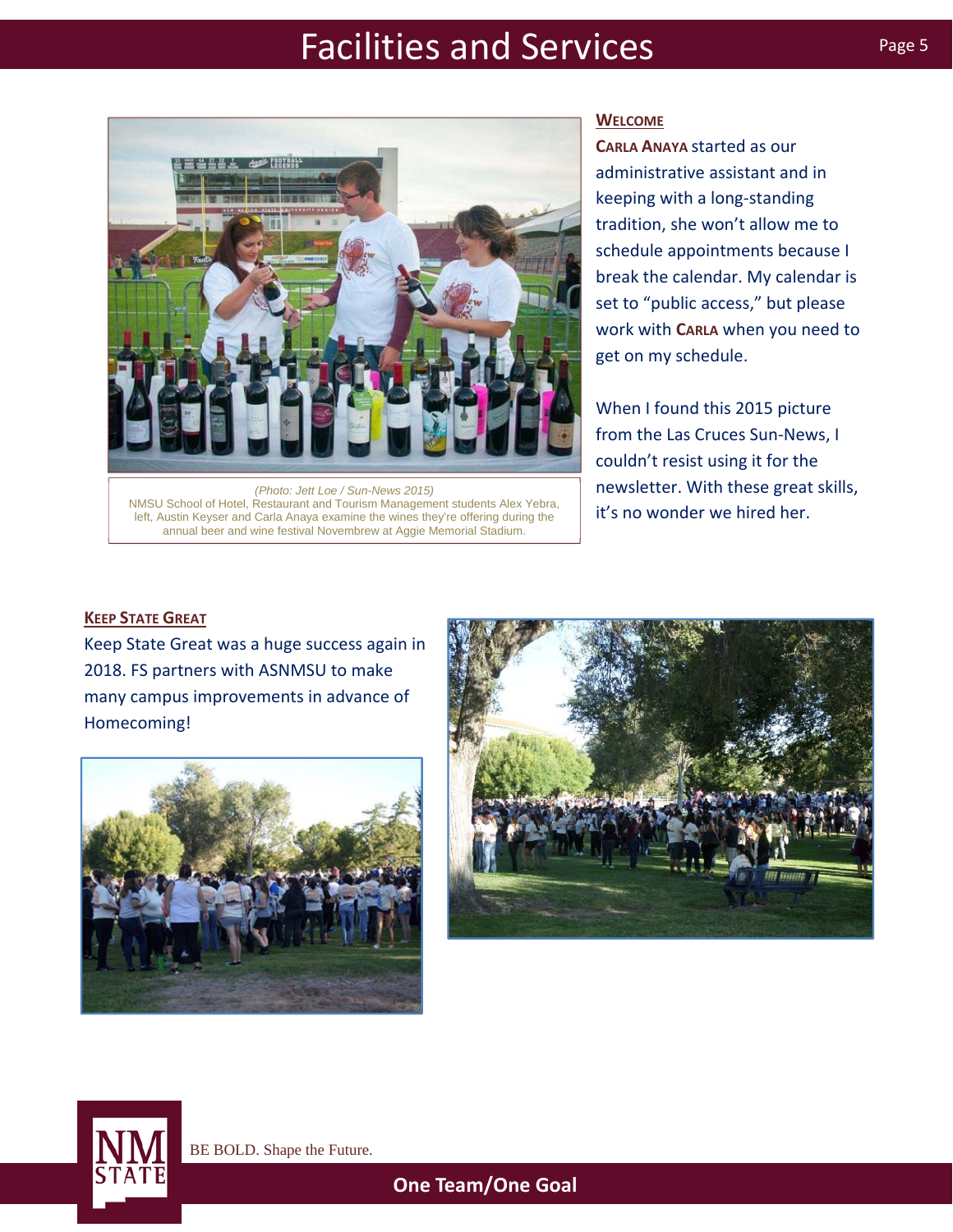## **HOMECOMING DOOR**

Nice job everyone!



Luck is not a factor. Hope is not a strategy. Fear is not an option.

**James Cameron** 

## **DÉJÀ VU ALL OVER AGAIN**

Once again, enrollment and thus the budget is not what we hoped it would be, and once again we need to double down on providing services efficiently. Glen's rule #2 is that ‐ "**HOPE IS NOT A STRATEGY AND DENIAL IS NOT A PLAN**."

There is no such thing as **MORE WITH LESS**, there is only **LESS WITH LESS**. Providing excellent services to the system campuses continues to demand creativity and thinking differently. We should keep identifying core services and then have the discipline

to scale back on those tasks that are less important while communicating honestly and openly with our customers. We will continue to rigorously measure what we do at every level and adjust as required.

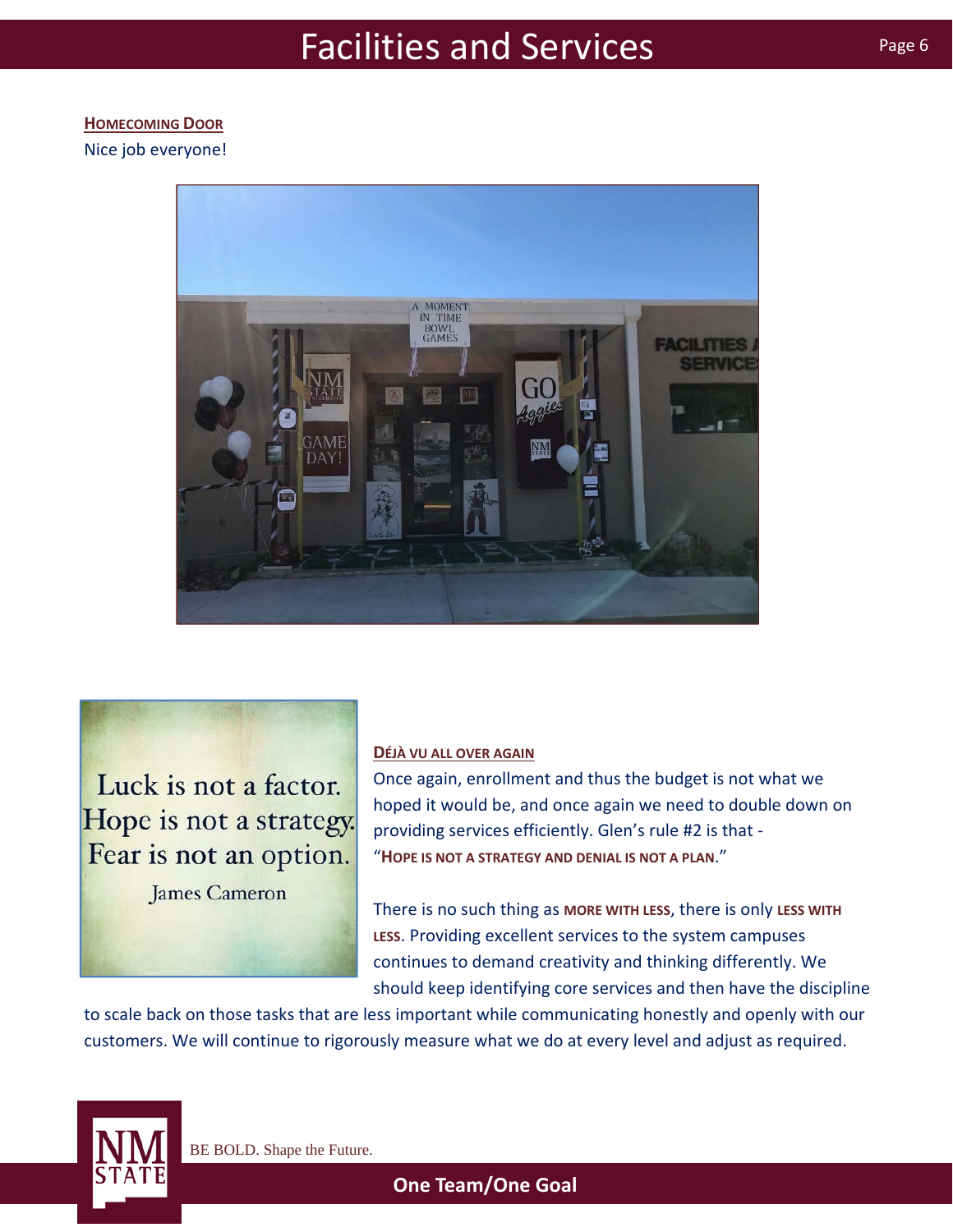Hoping that the budget will get better any time soon is denying reality. Despite our organization losing over thirty positions these past four years, we can proudly say that Facilities and Services has never forfeited a filled position. While there are no plans that we know of to reduce positions yet again, we will always keep a few vacancies open as a contingency plan.



## **THE HAWK CAPITAL**

Not to be outdone by the occupants in Rentfrow, the folks in Wooton Hall have a new mascot, a sharp‐shinned hawk that's helping out with dove control.

As with the Swainson's on the main campus and at the golf course, and the Kestrels at Heritage Farm, we strongly suggest that you admire these beautiful birds from afar. They prefer to eat alone and will let you know.



## **FCAMP**

We heard from Michelle Corella that in preparation for her retirement in February, the NMSU Feral Cat Management Program (FCaMP) is no longer a formal organization. Inquiries to find a new director were unsuccessful, and consequently they have opted to dismantle the formal program. However, those who have been managing the established campus colonies will continue to look after the kitties until they pass away. With the average age of these cats approaching 9‐10 years of age, it is reasonable to assume that the colonies will be gone in a few years. Inquiries about cats on campus will be directed to resources

who may be able to help. We ask everyone to leave the cats and the feeding stations alone, and to please contact Michelle directly (mamichel@nmsu.edu or 575‐639‐3036) if you have any questions, comments, or concerns. Despite the fact that FCaMP no longer exists, the remaining colony cats are being cared for, so please let them live out the remainder of their lives in dignity and peace.

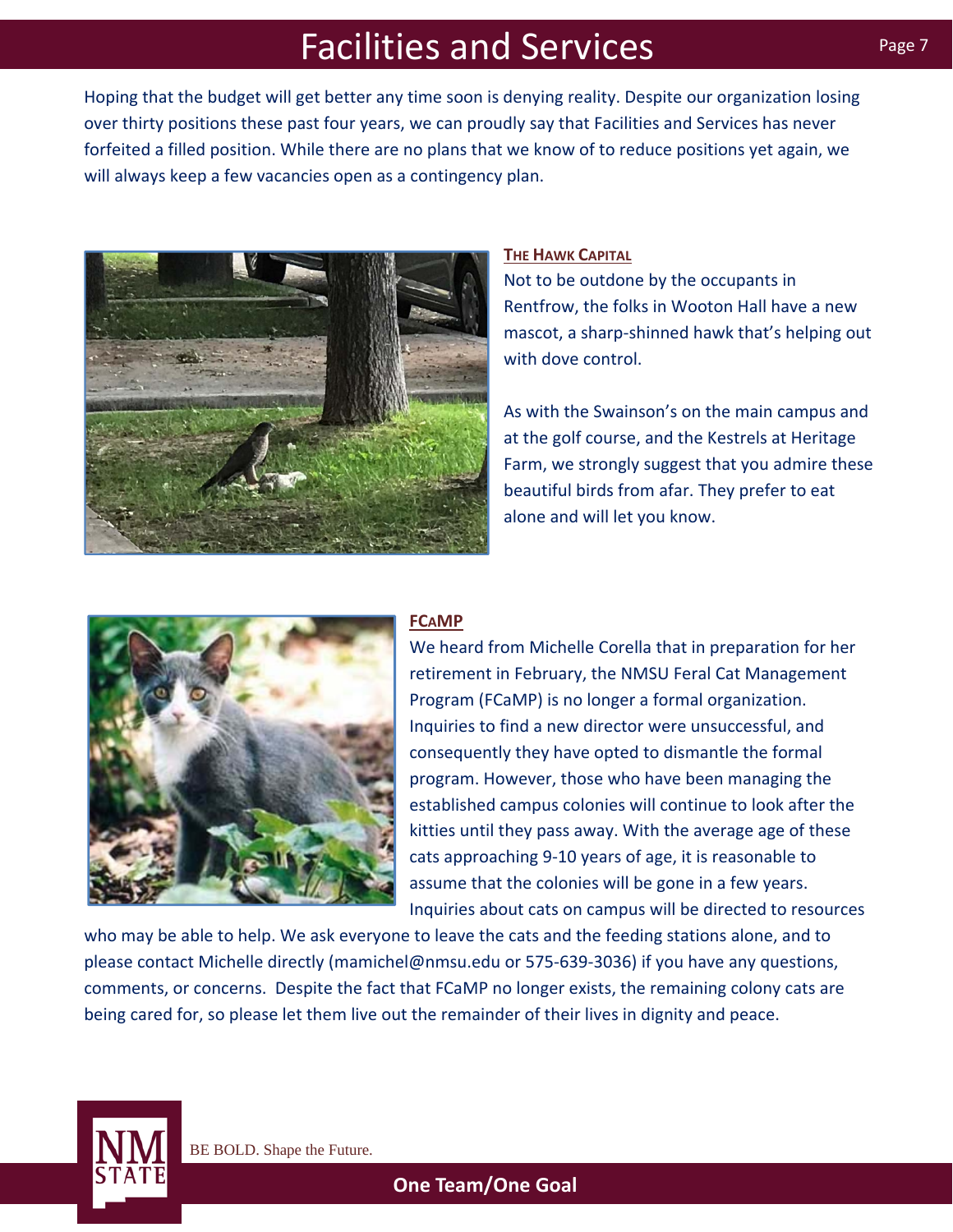## **SAFETY**

We spend a lot of time, effort, and money on safety and while we did have an arc flash injury this past year, when you consider what we work with and work around, our record is pretty good.

I stress this in our Facilities new employee orientation but want to reiterate the comment here:

**THERE IS NO REASON FOR YOU TO PERFORM AN UNSAFE ACT**.

We operate with an open-door policy, and if you feel something is not safe or if someone asks you to do something that you feel is unsafe –

don't do it and come see me. It's that simple. In case you're wondering, people have done so; we investigate confidentially, resolve the issue, and move on. Safely.

### **WE HAVE A NAME**

ASNMSU asked the students for input ‐ and the name of the new residence hall was announced at Homecoming: **JUNIPER HALL**.

**New Mexico** 

higher education



In 2010 the General Obligation Bond ballot measure fell short by 1,163 votes. This is from the GO Bond D website:

"GO Bond D will ensure college, university and specialty school students in New Mexico remain competitive with students from around the globe by improving infrastructure and providing the tools and

materials needed for their success – with no increase in property taxes. This is possible because the funding in the 2018 GO Bond D measure would replace GO Bonds that passed in 2008 and are now being retired after a 10-year term. So, there would be no gain in GO Bonds for higher education."







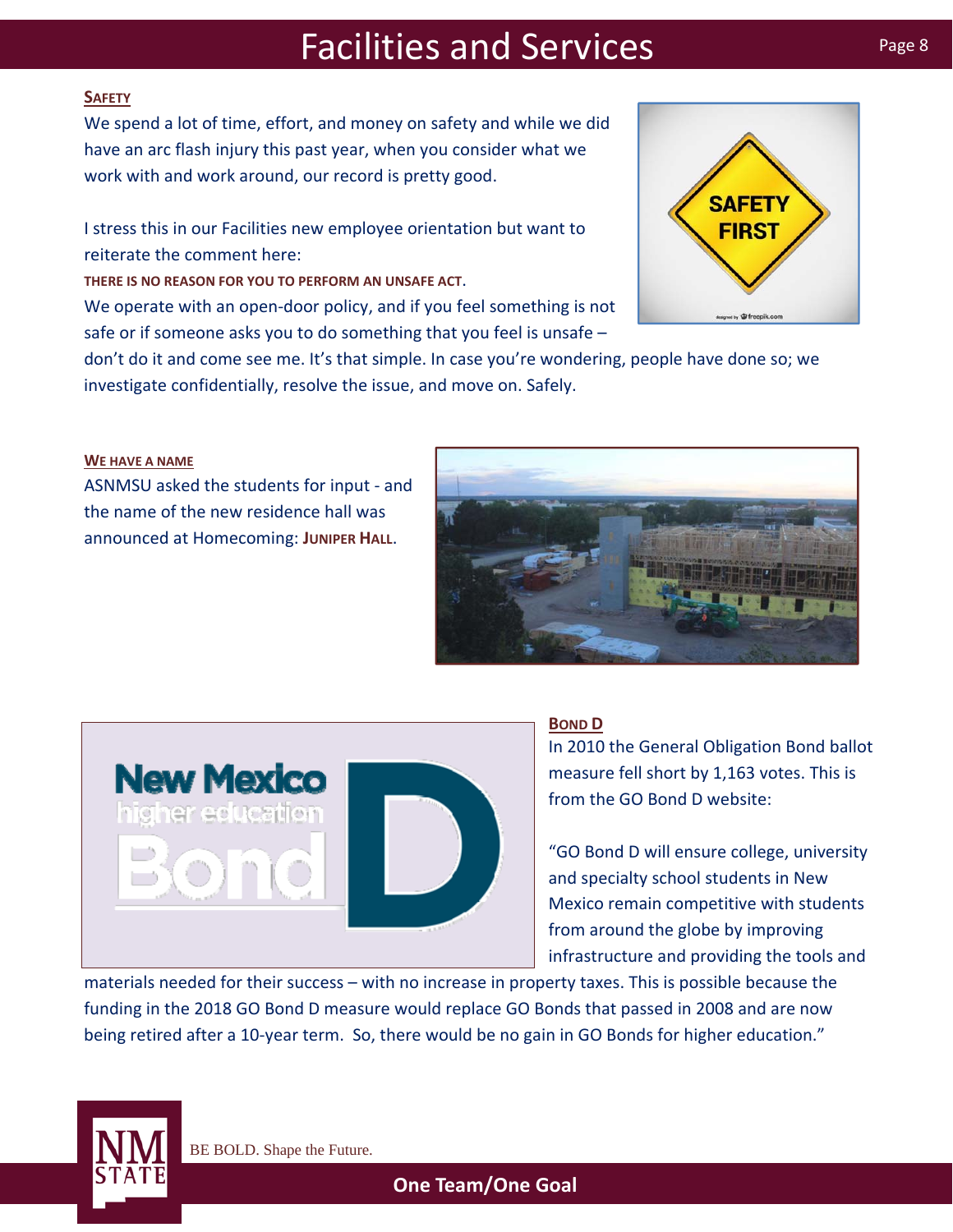[http://www.nmbondd.com/go](http://www.nmbondd.com/go-bond-d-facts/)‐bond‐d‐facts/

What does it mean for you? This page will show you the projects:

[http://www.nmbondd.com/my](http://www.nmbondd.com/my-community/)‐community/

We have yard signs supporting Bond D in the front office, please come get one if you want.

**Absentee Voting Begins** October 9, 2018 **Early Voting** October 20 – November 3, 2018 **Voter Registration for the 2018 General Election** Must be postmarked by Oct. 9, 2018 **Election Day In‐Person Voting** Tuesday, November 6, 7 a.m.‐7 p.



**DEVASTHALI HALL** Construction is coming along nicely!



Marcos Martinez applying perennial ryegrass seed to baseball



Michael Amezquita and Richard Benavidez loading tree trimmings



BE BOLD. Shape the Future.

**One Team/One Goal**